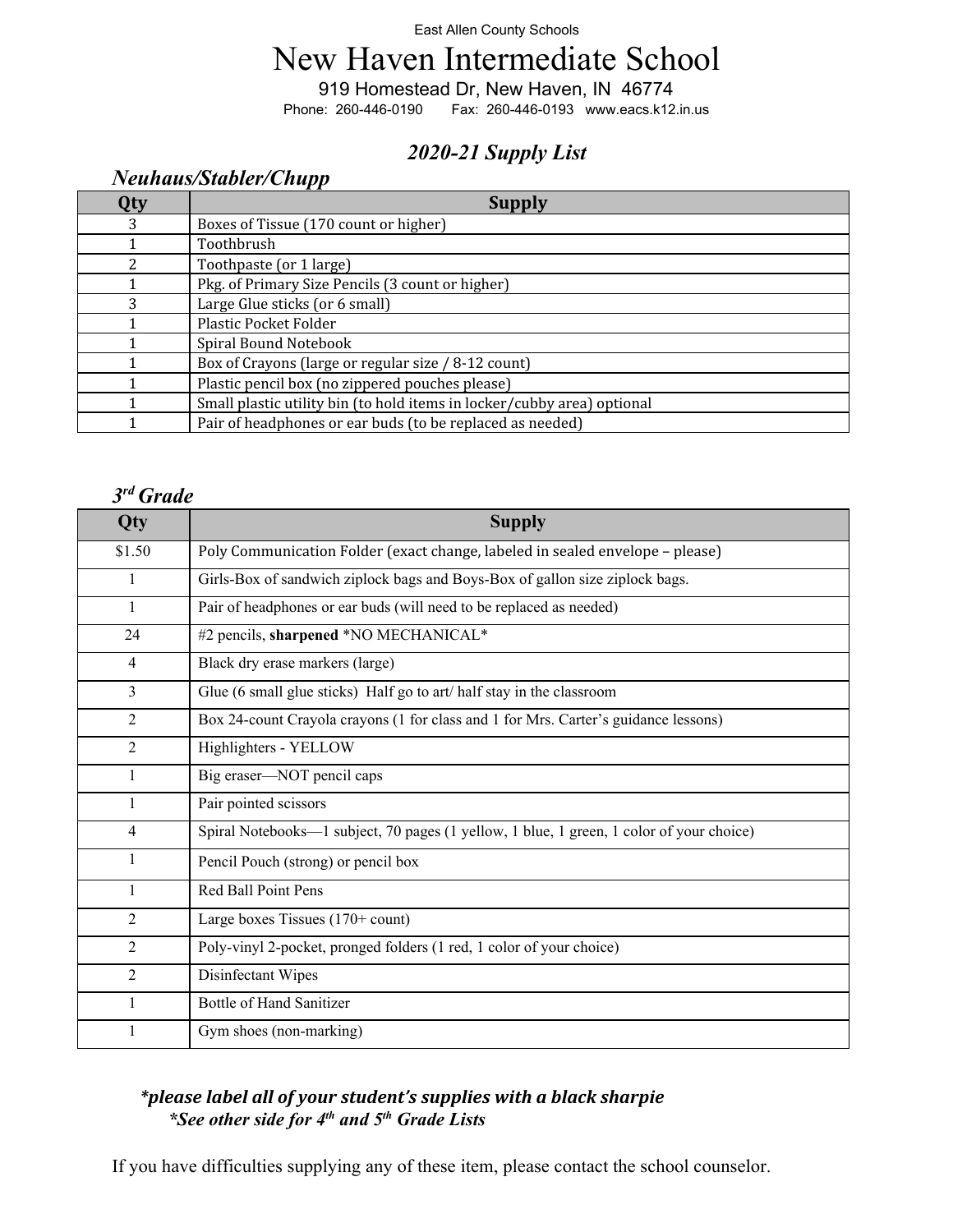## *4th Grade*

| Qty                      | <b>Supply</b>                                                                     |
|--------------------------|-----------------------------------------------------------------------------------|
| \$1.50                   | Poly Communication Folder (exact change, labeled in sealed envelope - please)     |
|                          | pair of headphones (will need to replace as needed) can be ear buds or headphones |
| 1                        | pair of gym shoes - white or non-marking to be kept at school                     |
| 2 boxes of 24            | #2 pencils - sharpened - NO MECHANICAL                                            |
|                          | Box of 24 colored crayons or colored pencils                                      |
| 2                        | big erasers                                                                       |
|                          | supply envelope or pouch or pencil box                                            |
|                          | pair of scissors                                                                  |
|                          | pkg. Wide ruled filler paper (NO SPIRALS)                                         |
| 3                        | spiral notebooks 8 1/2 x 11 wide rule - 1 red, 1 blue, 1 yellow                   |
| 3                        | Plastic folders - 1 red, 1 blue, 1 yellow                                         |
| $\overline{c}$           | large boxes of tissues                                                            |
|                          |                                                                                   |
| $\overline{2}$           | Disinfectant Wipes (1 will go to the art room)                                    |
| $\overline{\mathcal{L}}$ | Glue Sticks                                                                       |
|                          | <b>Hand Sanitizer</b>                                                             |
| 1 pack of 2              | Dry Erase Markers                                                                 |
| <b>GIRLS</b>             | One package of quart sized ziploc bags                                            |
| <b>BOYS</b>              | One package of gallon sized ziploc bags                                           |

## *\*please label all of your student's supplies with a black sharpie*

## *5th Grade*

| Qty            | Supply                                                                                |
|----------------|---------------------------------------------------------------------------------------|
| \$5.00         | Daily Planner & Poly Communication Folder (exact change, labeled in sealed envelope - |
|                | please)                                                                               |
| $\overline{1}$ | pair of headphones (will need to replace as needed) can be ear buds or headphones     |
| $\overline{1}$ | pair of gym shoes - white or non-marking to be kept at school                         |
| $\overline{1}$ | deodorant to be kept at school                                                        |
| $\overline{1}$ | box of tissues**                                                                      |
| $\overline{2}$ | boxes #2 Pencils                                                                      |
| $\overline{1}$ | large Bar Eraser**                                                                    |
| $\overline{1}$ | art pouch/pencil pouch                                                                |
| $\overline{1}$ | 24 Pack Crayons or Colored Pencils                                                    |
| $\overline{1}$ | highlighter**                                                                         |
| $\overline{1}$ | lined loose leaf paper**                                                              |
| $\overline{1}$ | composition book                                                                      |
| $\overline{2}$ | spiral notebooks                                                                      |
| $\overline{4}$ | pocket folders w/prongs (Red, Blue, Green, and, Yellow)                               |
| $\overline{1}$ | Large Glue Stick**                                                                    |
| $\overline{1}$ | scissors                                                                              |
| $\overline{1}$ | pack markers (Guidance)                                                               |
| $\overline{2}$ | dry erase markers                                                                     |
| $\overline{1}$ | <b>Disinfectant Wipes</b>                                                             |
| $\overline{1}$ | <b>Hand Sanitizer</b>                                                                 |
| Girls          | one package of quart sized ziploc bags                                                |
| <b>Boys</b>    | one package of gallon sized ziploc bags                                               |

If you have difficulties supplying any of these item, please contact the school counselor.